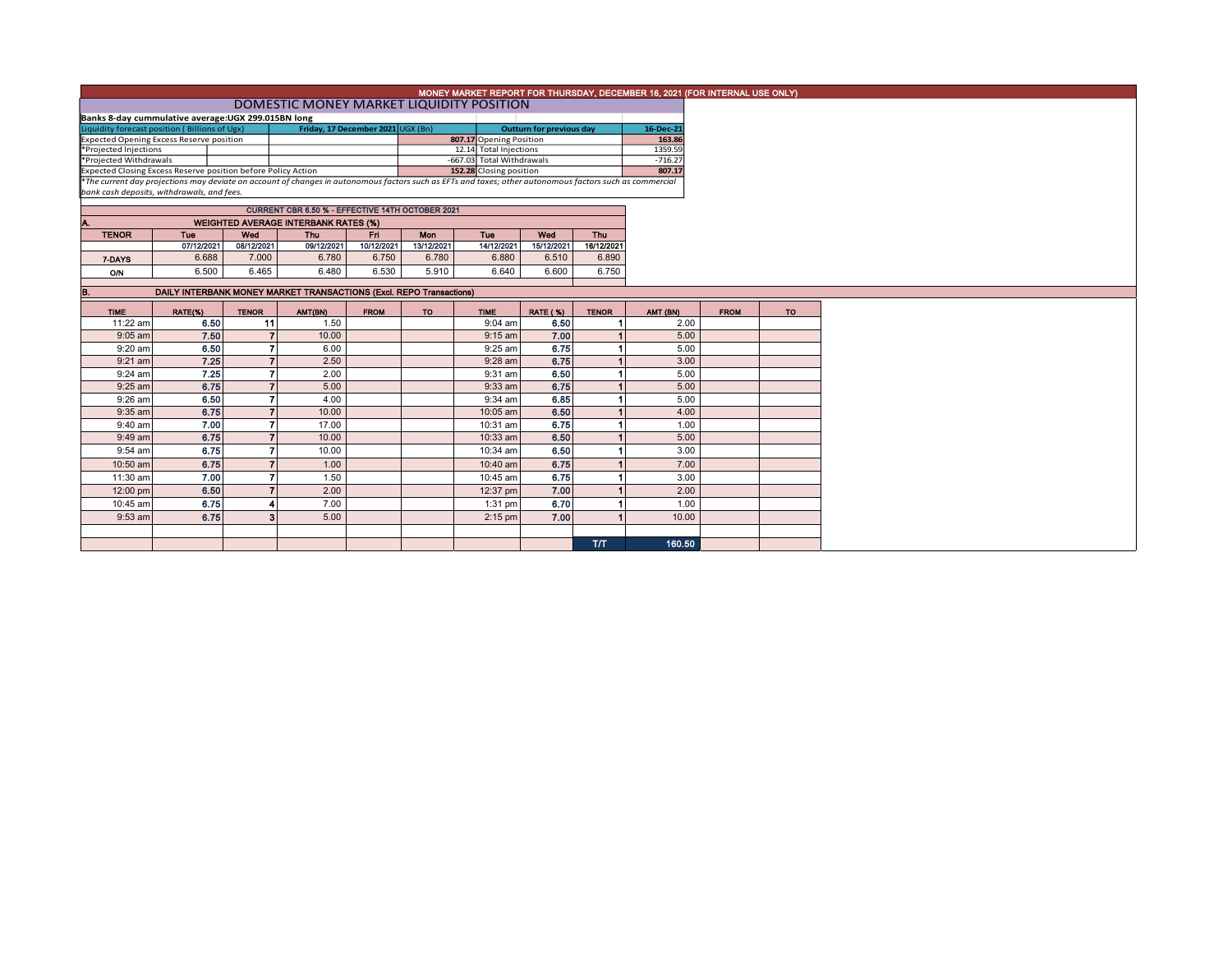| C.<br>CBR AND THE 7- DAY WAR INTERBANK RATES                                                             |                                                                                       |                  |                                                                                               |                          |                                    |                                          |                             |                                        |                             |                 |                             |                |                             |       |                             |       |       |            |
|----------------------------------------------------------------------------------------------------------|---------------------------------------------------------------------------------------|------------------|-----------------------------------------------------------------------------------------------|--------------------------|------------------------------------|------------------------------------------|-----------------------------|----------------------------------------|-----------------------------|-----------------|-----------------------------|----------------|-----------------------------|-------|-----------------------------|-------|-------|------------|
| 9.500<br>9.000<br>8.500<br>8.000<br>7.500<br>7.000<br>6.500<br>6.000<br>5.500<br>5.000<br>4.500<br>4.000 |                                                                                       |                  |                                                                                               |                          |                                    |                                          |                             |                                        |                             |                 |                             |                |                             |       | <b></b> DTA MALILLIAN MARTI |       |       |            |
|                                                                                                          | 01/12/2021                                                                            | 02/12/2021       | 03/12/2021                                                                                    |                          | 06/12/2021                         | 07/12/2021                               |                             | 08/12/2021                             | 09/12/2021                  | 10/12/2021      |                             | 13/12/2021     | 14/12/2021                  |       | 15/12/2021                  |       |       | 16/12/2021 |
|                                                                                                          | • Overnight WAR -7-day WAR - CBR rate - Upper bound -Lower bound                      |                  |                                                                                               |                          |                                    |                                          |                             |                                        |                             |                 |                             |                |                             |       |                             |       |       |            |
| D.                                                                                                       |                                                                                       |                  |                                                                                               |                          |                                    |                                          |                             |                                        |                             |                 |                             |                |                             |       |                             |       |       |            |
| <b>DATE</b>                                                                                              | <b>THUR</b>                                                                           | <b>THUR</b>      | MONETARY POLICY OPERATIONS MATURITIES PROFILE: (23-DEC- 2021 TO 18-AUG- 2022)<br><b>THUR</b>  | <b>THUR</b>              | <b>THUR</b>                        | <b>THUR</b>                              | <b>THUR</b>                 | <b>THUR</b>                            | <b>THUR</b>                 | <b>THUR</b>     | <b>THUR</b>                 | <b>THUR</b>    | <b>TOTAL</b>                |       |                             |       |       |            |
|                                                                                                          | 23-Dec-21                                                                             | 30-Dec-21        | 06-Jan-22                                                                                     | 13-Jan-22                | 20-Jan-22                          | 27-Jan-22                                | 03-Feb-22                   | 10-Feb-22                              | 24-Feb-22                   | 10-Mar-22       | 04-Aug-22                   | 18-Aug-22      |                             |       |                             |       |       |            |
| <b>REPO</b>                                                                                              | 423.53                                                                                |                  |                                                                                               | $\sim$                   | $\sim$                             |                                          |                             |                                        |                             |                 |                             |                | 423.53                      |       |                             |       |       |            |
| <b>REV REPO</b>                                                                                          | $\sim$                                                                                | $\sim$           |                                                                                               | $\overline{\phantom{a}}$ | $\epsilon$                         |                                          |                             |                                        |                             |                 |                             |                | $\blacksquare$              |       |                             |       |       |            |
| <b>BOU BILL/DEPO A</b><br><b>TOTALS</b>                                                                  | 14.00<br>437.53                                                                       | 120.00<br>120.00 | 40.05<br>40.05                                                                                | 45.33<br>45.33           | 17.00<br>17.00                     | 103.50<br>103.50                         | 19.20<br>19.20              | 20.00<br>20.00                         | 10.00<br>10.00              | 5.60<br>5.60    | 33.00<br>33.00              | 26.60<br>26.60 | 454.28<br>877.80            |       |                             |       |       |            |
|                                                                                                          |                                                                                       |                  | Total O/S Deposit Auction & BOU Bill balances held by BOU up to 18 AUGUST 2022: UGX 454 BN    |                          |                                    |                                          |                             |                                        |                             |                 |                             |                |                             |       |                             |       |       |            |
|                                                                                                          |                                                                                       |                  | Total O/S Repo, Reverse Repo, BOU Bill balances held by BOU: UGX 878 BN                       |                          |                                    |                                          |                             |                                        |                             |                 |                             |                |                             |       |                             |       |       |            |
|                                                                                                          | (EI) STOCK OF TREASURY SECURITIES                                                     |                  |                                                                                               |                          | Eii)                               | <b>MONETARY POLICY MARKET OPERATIONS</b> |                             |                                        |                             |                 |                             |                |                             |       |                             |       |       |            |
|                                                                                                          | LAST TBIILS ISSUE DATE: 25-NOVEMBER--2021                                             |                  |                                                                                               |                          |                                    |                                          |                             | (VERTICAL REPOS, REV-REPOS & BOU BILL) |                             |                 |                             |                |                             |       |                             |       |       |            |
|                                                                                                          | On-the-run O/S T-BILL STOCKs (Bns-UGX)                                                |                  | 7,027.97                                                                                      | 17/12/2021               | OMO                                | <b>ISSUE DATE</b>                        | <b>AMOUNT</b>               | <b>WAR</b>                             | <b>RANGE</b>                | <b>TENOR</b>    |                             |                |                             |       |                             |       |       |            |
|                                                                                                          | On-the-run O/S T-BONDSTOCKs(Bns-UGX)                                                  |                  | 21,277.66                                                                                     | 17/12/2021 REPO          |                                    | 23-Nov                                   | 348.00                      | 6.500                                  |                             |                 |                             |                |                             |       |                             |       |       |            |
| TOTAL TBILL & TBOND STOCK- UGX                                                                           |                                                                                       |                  | 28,305.63                                                                                     |                          | <b>REPO</b><br><b>REPO</b>         | 24-Nov                                   | 241.00                      | 6,500                                  |                             | $\overline{7}$  |                             |                |                             |       |                             |       |       |            |
| O/S=Outstanding<br><b>MATURITY</b>                                                                       | <b>TOTAL STOCK</b>                                                                    | <b>YTM (%)</b>   | <b>CHANGE IN</b>                                                                              |                          | <b>BOU BILL</b>                    | 25-Nov<br>25-Nov                         | 887.00<br>13.93             | 6.500<br>7.012                         |                             | 28              |                             |                |                             |       |                             |       |       |            |
|                                                                                                          | (BN UGX)                                                                              | AT CUT OFF*      | YTM (+/-)                                                                                     |                          | <b>BOU BILL</b>                    | 25-Nov                                   | 16.82                       | 7.149                                  |                             | 56              |                             |                |                             |       |                             |       |       |            |
| 91                                                                                                       | 114.84                                                                                | 6.501            | $-0.004$                                                                                      |                          | <b>BOU BILL</b>                    | 25-Nov                                   | 30.93                       | 9.701                                  |                             | 252             |                             |                |                             |       |                             |       |       |            |
| 182                                                                                                      | 404.62                                                                                | 8.500            | $-0.201$                                                                                      |                          | <b>REPO</b>                        | 26-Nov                                   | 116.00                      | 6.500                                  |                             | $6\phantom{1}6$ |                             |                |                             |       |                             |       |       |            |
| 364                                                                                                      | 6,508.52                                                                              | 10.450           | $-0.206$                                                                                      |                          | <b>REPO</b>                        | 29-Nov                                   | 119.00                      | 6.500                                  |                             | $\overline{2}$  |                             |                |                             |       |                             |       |       |            |
| 2YR                                                                                                      | 2.22                                                                                  | 11.000           | 1.000                                                                                         |                          | <b>REPO</b>                        | 02-Dec                                   | 1,147.50                    | 6.500                                  |                             | $\overline{7}$  |                             |                |                             |       |                             |       |       |            |
| 3YR                                                                                                      |                                                                                       | 13.100           | 1.710                                                                                         |                          | <b>BOU BILL</b>                    | 02-Dec                                   | 89.52                       | 6.998                                  |                             | 28              |                             |                |                             |       |                             |       |       |            |
| 5YR                                                                                                      | 1,119.91                                                                              | 13.000           | $-0.410$                                                                                      |                          | <b>BOU BILL</b>                    | 02-Dec                                   | 42.03                       | 7.149                                  |                             | 56              |                             |                |                             |       |                             |       |       |            |
| 10YR                                                                                                     | 10,109.18                                                                             | 14.000           | 0.261                                                                                         |                          | <b>BOU BILL</b>                    | 02-Dec                                   | 9.83                        | 7.452                                  |                             | 84              |                             |                |                             |       |                             |       |       |            |
| 15YR                                                                                                     | 8,486.42                                                                              | 15.500           | 1.410                                                                                         |                          | <b>REPO</b><br><b>REPO</b>         | 03-Dec                                   | 131.00                      | 6.500<br>6.500                         |                             | 6<br>3          |                             |                |                             |       |                             |       |       |            |
| <b>20YR</b>                                                                                              | 1,559.93                                                                              | 15.500           | $-0.450$                                                                                      |                          | <b>BOU BILL</b>                    | 06-Dec<br>09-Dec                         | 416.50<br>40.05             | 7.012                                  |                             | 28              |                             |                |                             |       |                             |       |       |            |
|                                                                                                          | Cut OFF is the lowest price/ highest yield that satisfies the auction awarded amount. |                  |                                                                                               |                          | <b>BOU BILL</b>                    | 09-Dec                                   | 19.20                       | 7.149                                  |                             | 56              |                             |                |                             |       |                             |       |       |            |
|                                                                                                          |                                                                                       |                  |                                                                                               |                          | <b>BOU BILL</b>                    | 09-Dec                                   | 26.60                       | 9.701                                  |                             | 252             |                             |                |                             |       |                             |       |       |            |
|                                                                                                          |                                                                                       |                  |                                                                                               |                          | <b>REPO</b>                        | 09-Dec                                   | 953.00                      | 6.500                                  |                             | $\overline{7}$  |                             |                |                             |       |                             |       |       |            |
|                                                                                                          |                                                                                       |                  |                                                                                               |                          | <b>REPO</b>                        | 10-Dec                                   | 112.00                      | 6.500                                  |                             | $6\phantom{1}6$ |                             |                |                             |       |                             |       |       |            |
|                                                                                                          |                                                                                       |                  |                                                                                               |                          | <b>BOU BILL</b><br><b>BOU BILL</b> | 16-Dec<br>16-Dec                         | 5.51<br>19.78               | 7.016<br>7.143                         |                             | 84<br>56        |                             |                |                             |       |                             |       |       |            |
|                                                                                                          |                                                                                       |                  |                                                                                               |                          | <b>BOU BILL</b>                    | 16-Dec                                   | 45.08                       | 6.998                                  |                             | 28              |                             |                |                             |       |                             |       |       |            |
|                                                                                                          |                                                                                       |                  |                                                                                               |                          | <b>REPO</b>                        | 16-Dec                                   | 423.00                      | 6.500                                  |                             | $\overline{7}$  |                             |                |                             |       |                             |       |       |            |
|                                                                                                          |                                                                                       |                  |                                                                                               |                          |                                    | WAR-Weighted Average Rate                |                             |                                        |                             |                 |                             |                |                             |       |                             |       |       |            |
| н.                                                                                                       |                                                                                       |                  | DAILY SECONDARY MARKET QUOTES (On-the-run GOVERNMENT TREASURY SECURITIES - End of Day Quotes) |                          |                                    |                                          |                             |                                        |                             |                 |                             |                |                             |       |                             |       |       |            |
| <b>TENOR</b>                                                                                             | 91 DR                                                                                 |                  | <b>T-BILLS</b><br>182 DR                                                                      |                          |                                    | 364 DR                                   |                             | 2YR YTM                                | 3YR YTM                     |                 | 5YR YTM                     | <b>TBONDS</b>  | 10YR YTM                    |       | 15YR YTM                    |       |       | 20YR YTM   |
| COUPON                                                                                                   | 0.000%                                                                                |                  | 0.000%                                                                                        |                          |                                    | 0.000%                                   |                             | 10.000%                                | 17.000%                     |                 | 16.000%                     |                | 16.375%                     |       | 16.250%                     |       |       | 17.500%    |
| <b>MATURITY DATE</b>                                                                                     | 10-Mar-22<br>09-Jun-22<br><b>BID/ASK</b><br><b>BID/ASK</b>                            |                  | 08-Dec-22<br><b>BID/ASK</b>                                                                   |                          | 07-Sep-23<br><b>BID/ASK</b>        |                                          | 16-Jan-25<br><b>BID/ASK</b> |                                        | 06-May-27<br><b>BID/ASK</b> |                 | 04-Mar-32<br><b>BID/ASK</b> |                | 08-Nov-35<br><b>BID/ASK</b> |       | 01-Nov-40<br><b>BID/ASK</b> |       |       |            |
| <b>DFCU</b>                                                                                              | 6.60                                                                                  | 6.50             | 8.60                                                                                          | 8.50                     | 10.50                              | 10.40                                    | 10.90                       | 10.80                                  | 12.90                       | 12.80           | 14.10                       | 14.00          | 14.90                       | 14.80 | 15.20                       | 15.10 | 15.65 | 15.55      |
| <b>ABSA</b>                                                                                              | 6.60                                                                                  | 6.50             | 8.65                                                                                          | 8.55                     | 10.50                              | 10.40                                    | 10.90                       | 10.80                                  | 12.90                       | 12.10           | 14.10                       | 13.35          | 14.90                       | 13.70 | 15.20                       | 14.50 | 15.65 | 15.40      |
| <b>CENTENARY</b>                                                                                         | 6.70                                                                                  | 6.60             | 8.60                                                                                          | 8.50                     | 10.55                              | 10.45                                    | 10.90                       | 10.80                                  | 12.50                       | 12.40           | 13.60                       | 13.50          | 14.00                       | 13.90 | 14.90                       | 14.80 | 15.50 | 15.40      |
| <b>HFBU</b>                                                                                              | 6.70                                                                                  | 6.60             | 8.60                                                                                          | 8.50                     | 10.50                              | 10.40                                    | 11.00                       | 10.90                                  | 13.00                       | 12.50           | 14.00                       | 13.50          | 14.50                       | 13.55 | 15.00                       | 14.45 | 15.70 | 15.45      |
| <b>STANCHART</b>                                                                                         | 6.60                                                                                  | 6.50             | 8.60                                                                                          | 8.50                     | 10.60                              | 10.40                                    | 11.00                       | 10.80                                  | 13.00                       | 12.10           | 14.10                       | 13.40          | 14.90                       | 13.60 | 15.20                       | 14.50 | 15.75 | 15.00      |
| <b>STANBIC</b>                                                                                           | 6.70                                                                                  | 6.60             | 8.85                                                                                          | 8.75                     | 10.60                              | 10.50                                    | 10.90                       | 10.80                                  | 12.90                       | 12.80           | 14.25                       | 14.15          | 15.00                       | 14.90 | 15.40                       | 15.30 | 15.90 | 15.80      |
| <b>UBAU</b>                                                                                              | 6.70                                                                                  | 6.60             | 8.85                                                                                          | 8.75                     | 10.60                              | 10.50                                    | 10.90                       | 10.80                                  | 12.90                       | 12.80           | 13.50                       | 13.40          | 13.60                       | 13.50 | 15.00                       | 14.90 | 15.40 | 15.30      |
| <b>BARODA</b>                                                                                            | 6.60                                                                                  | 6.50             | 8.65                                                                                          | 8.55                     | 10.70                              | 10.60                                    | 10.90                       | 10.80                                  | 12.90                       | 12.80           | 14.10                       | 14.00          | 14.90                       | 14.80 | 15.30                       | 15.20 | 15.75 | 15.65      |